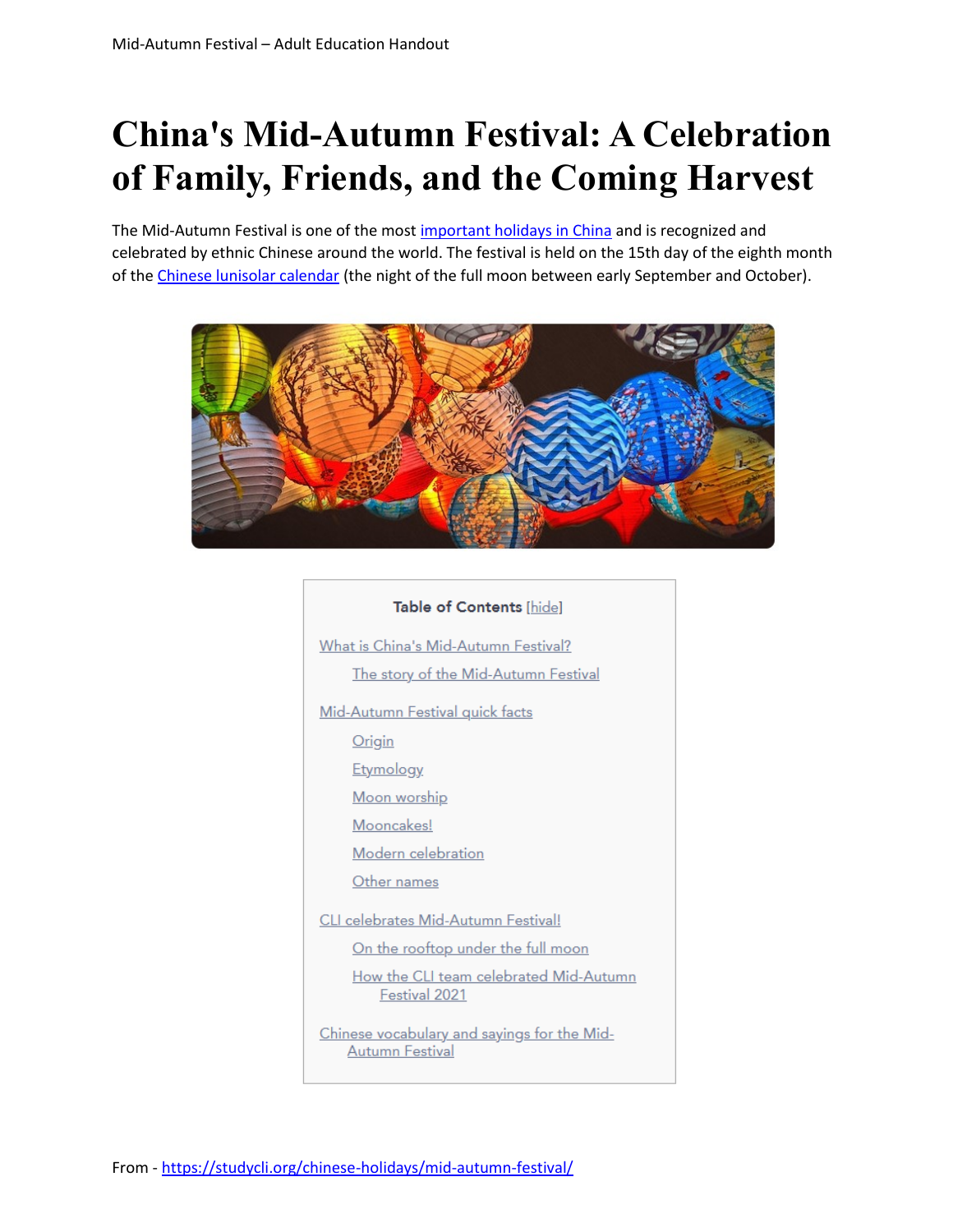## What is China's Mid-Autumn Festival?

Mid-Autumn Festival is a day for friends and family to gather together, offer thanks to the fall harvest, and pray for longevity and good fortune.

This holiday falls on the day of a full moon, making rooftops a great place to spend the evening. The Mid-Autumn Festival moon is traditionally said to be brighter and fuller than at any other time of year.



Members of the CLI family celebrate the Mid-Autumn Festival together.

#### The story of the Mid-Autumn Festival

Storytelling is an essential part of Chinese culture and many traditional holidays have stories and fables associated with them. Unsurprisingly, the Mid-Autumn Festival is no different. An abbreviated version of the story used to explain the origins of this important holiday goes as follows:

A very long time ago, nine blazing suns shone bright in the earth's sky. Our planet—too hot and too dry—was simply not conducive to human life.

Fortunately for the human race, a brave warrior named Houyi who was extremely skilled with a bow and arrow came into being. He was summoned by the emperor and was given a magical bow. With this bow he was able to shoot eight of the nines suns out of the sky, saving the world and all its people.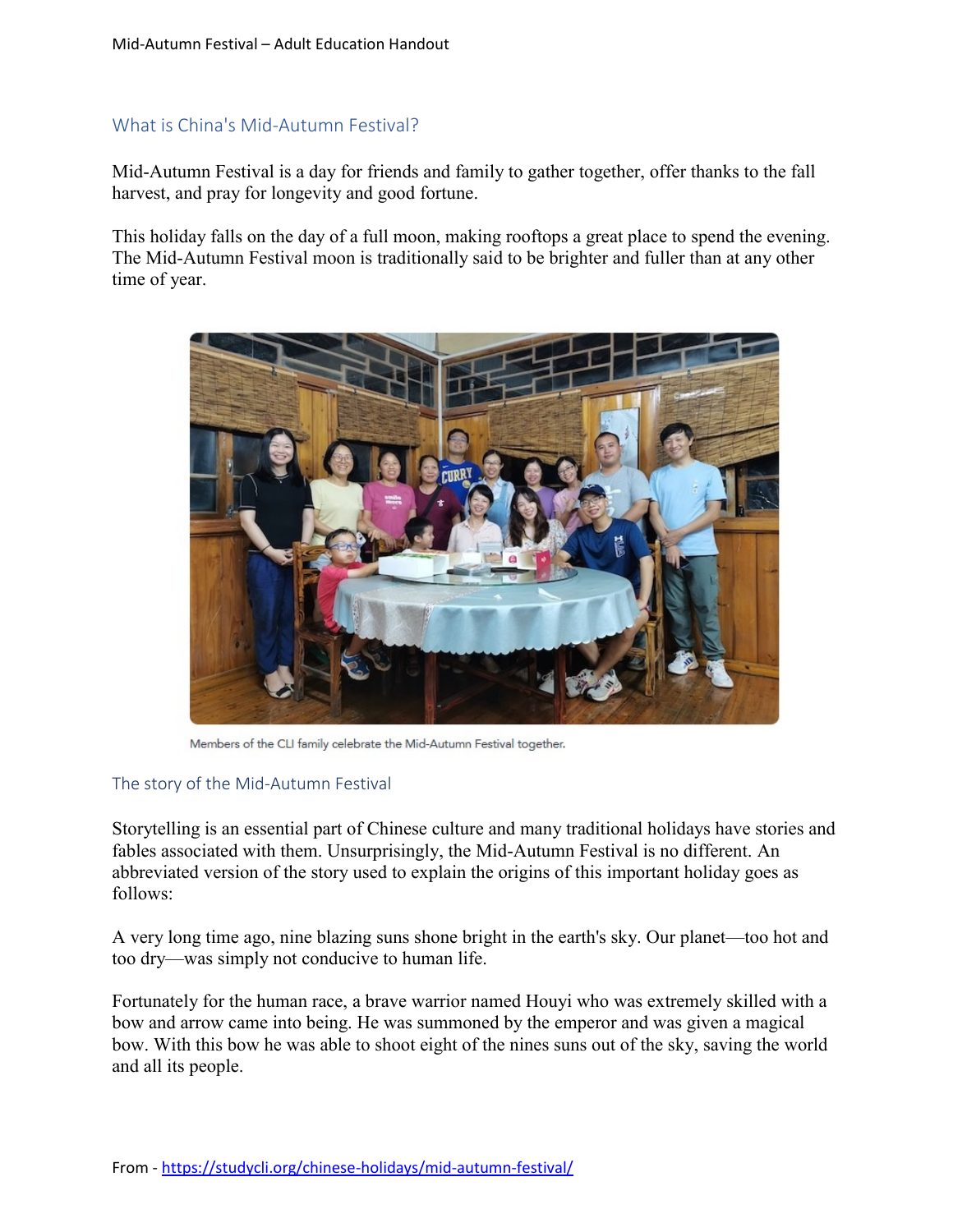As a reward, the king gave the brave warrior a special elixir that, after drinking, would send him to the heavens for all of eternity. A beautiful ending indeed, but this brave warrior's heart belonged to one of the fairest women in all the land, Chang'e.

He chose to stay on earth with his lover but he still graciously accepting the elixir as a token of gratitude. It was not until, in a stroke of pure evil did the warrior's arch nemesis attempt to steal the elixir and drink it for himself.

As the warrior was not at home, his lover was left to protect the elixir from this wretched evil. Seeing no other choice, his lover drank the potion herself and began to float away up to the heavens. The brave warrior smote down his enemy swiftly, but was too late to grab hold of his lover as she slowly levitated to the moon.

She has been on the moon ever since and will be there until the end of time. It is with this sadness that Chinese people look at the moon on the Mid-Autumn Festival remembering all their loved ones that they are separated from throughout the year.



The Mid-Autumn Festival has its origins in the story of a mythical warrior and his beloved Chang'e.

## Mid-Autumn Festival quick facts

Curious about the history and modern practice of the Mid-Autumn Festival? Read on for 中秋节 (Zhōngqiū jié) quick facts.

#### Origin

The holiday originated more than 3,000 years ago during the [Shang dynasty](https://www.history.com/topics/ancient-china/shang-dynasty) but only gained widespread popularity 1,500 years later when emperors in the [Tang dynasty](https://studycli.org/chinese-history/introduction-to-the-tang-dynasty/) began holding formal celebrations in their palaces.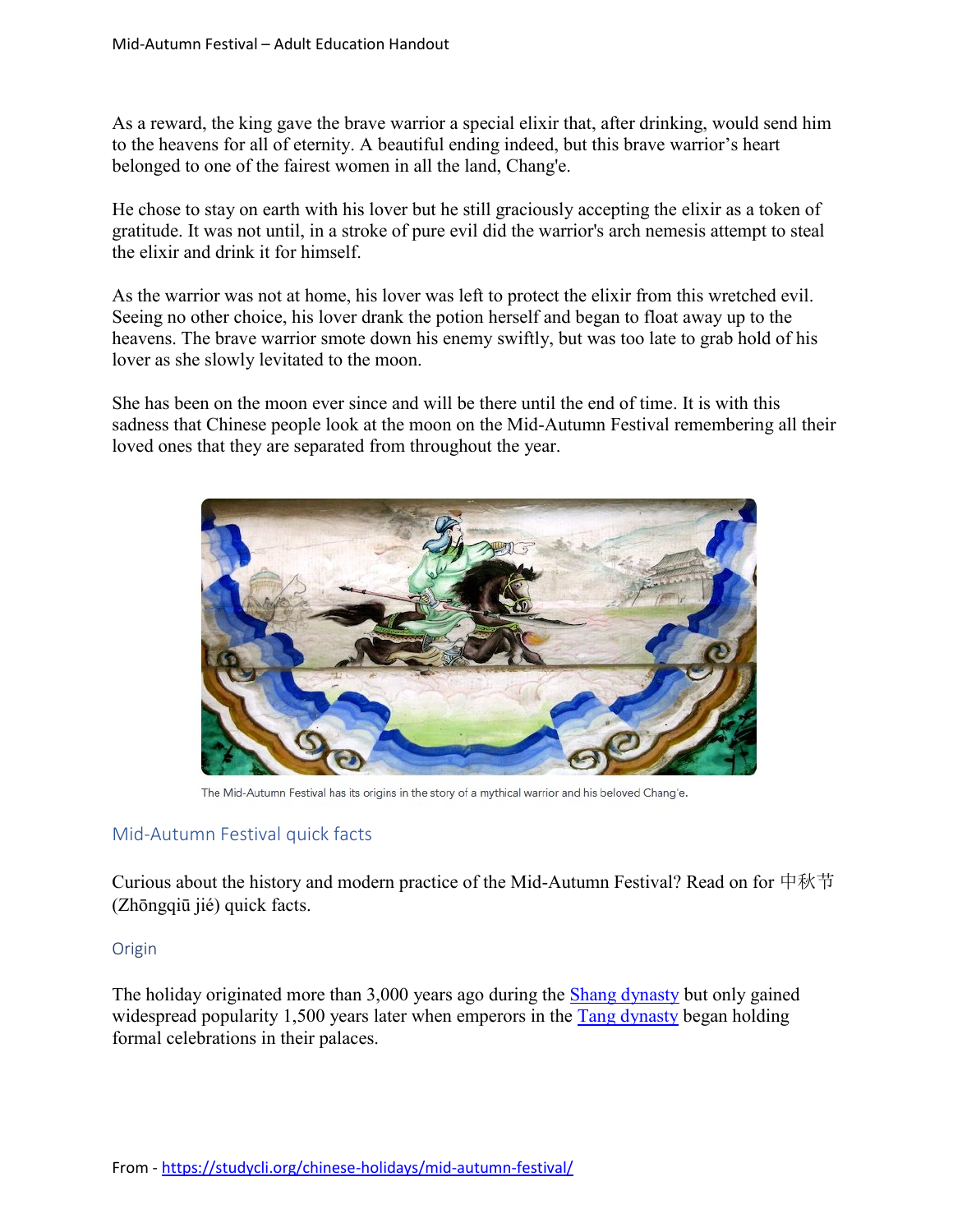#### Etymology

The English term "Mid-Autumn" directly translates from the Chinese holiday name 中秋节 (Zhōngqiū jié) which literally means "middle autumn festival." See our article on [Chinese stroke](https://studycli.org/chinese-characters/chinese-stroke-order/)  [order](https://studycli.org/chinese-characters/chinese-stroke-order/) to learn more about how Chinese characters are written.



#### Moon worship

In [Chinese mythology,](https://studycli.org/chinese-culture/religion-in-ancient-china/#Chinese_mythology) Houyi's lover Chang'e is said to be the goddess of the moon. After drinking the elixir of immortality, she will continue to live on the moon for all eternity accompanied by her faithful companion the [moon rabbit.](https://studycli.org/chinese-zodiac/year-of-the-rabbit/#The_Mid-Autumn_Festival) During the Mid-Autumn festival, it was once customary to set up alters and burn incense to worship her.

In Chinese culture, the moon is also associated with fertility. The full moon was traditionally said to represent a pregnant woman. Thus, worshipping the moon on the night of the Mid-Autumn Festival, when it was said to be at its brightest and fullest, was a popular activity among women in ancient China.



Admiring the beauty of the moon plays a central part in Mid-Autumn festival celebrations.

#### Mooncakes!

The most famous food during the Mid-Autumn Festival is the [mooncake.](https://en.wikipedia.org/wiki/Mooncake) Mooncakes are round cakes that are usually about the size of hockey pucks, although their size, flavor and style can differ depending on what part of China you are in.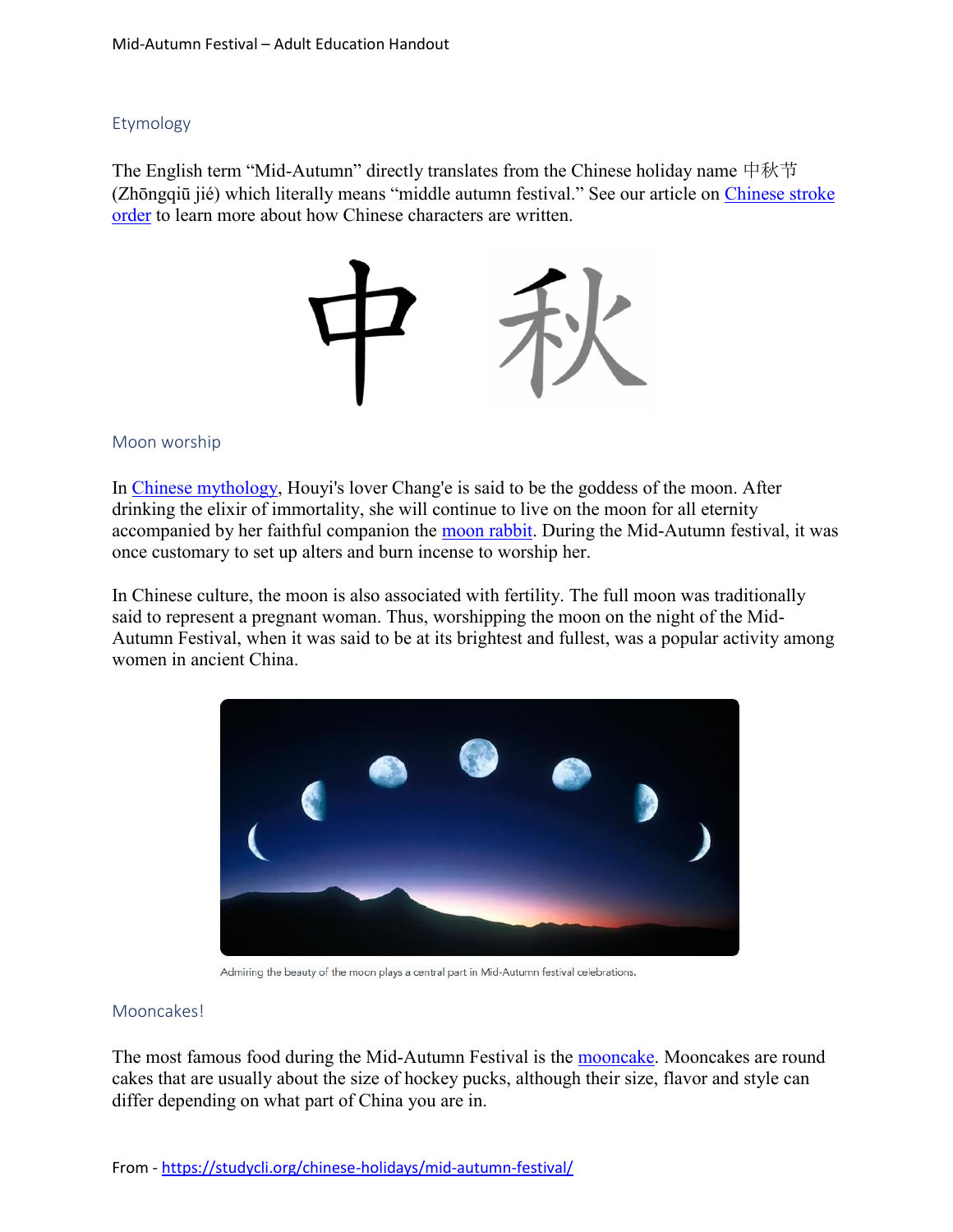There are almost too many flavors of mooncakes to try during the short-lived Mid-Autumn Festival. Ranging from salty and savory meat filled mooncakes to sweet nut and fruit filled mooncakes, you are bound to find a flavor that suits your pallet.



Chinese people traditionally exchange boxes of mooncakes as gifts during 中秋节 (Zhōngqiū jié).

#### Modern celebration

The Mid-Autumn Festival is celebrated with many cultural and regional variations. Outside of China, it is also celebrated in a variety of Asian countries including Japan and Vietnam. Generally, it is a day for friends and family to gather, eat mooncakes, and enjoy the full moon.

Many groups of ethnic Chinese also light different types of lanterns, symbols of fertility, to decorate and serve as a guide for spirits in the afterlife.